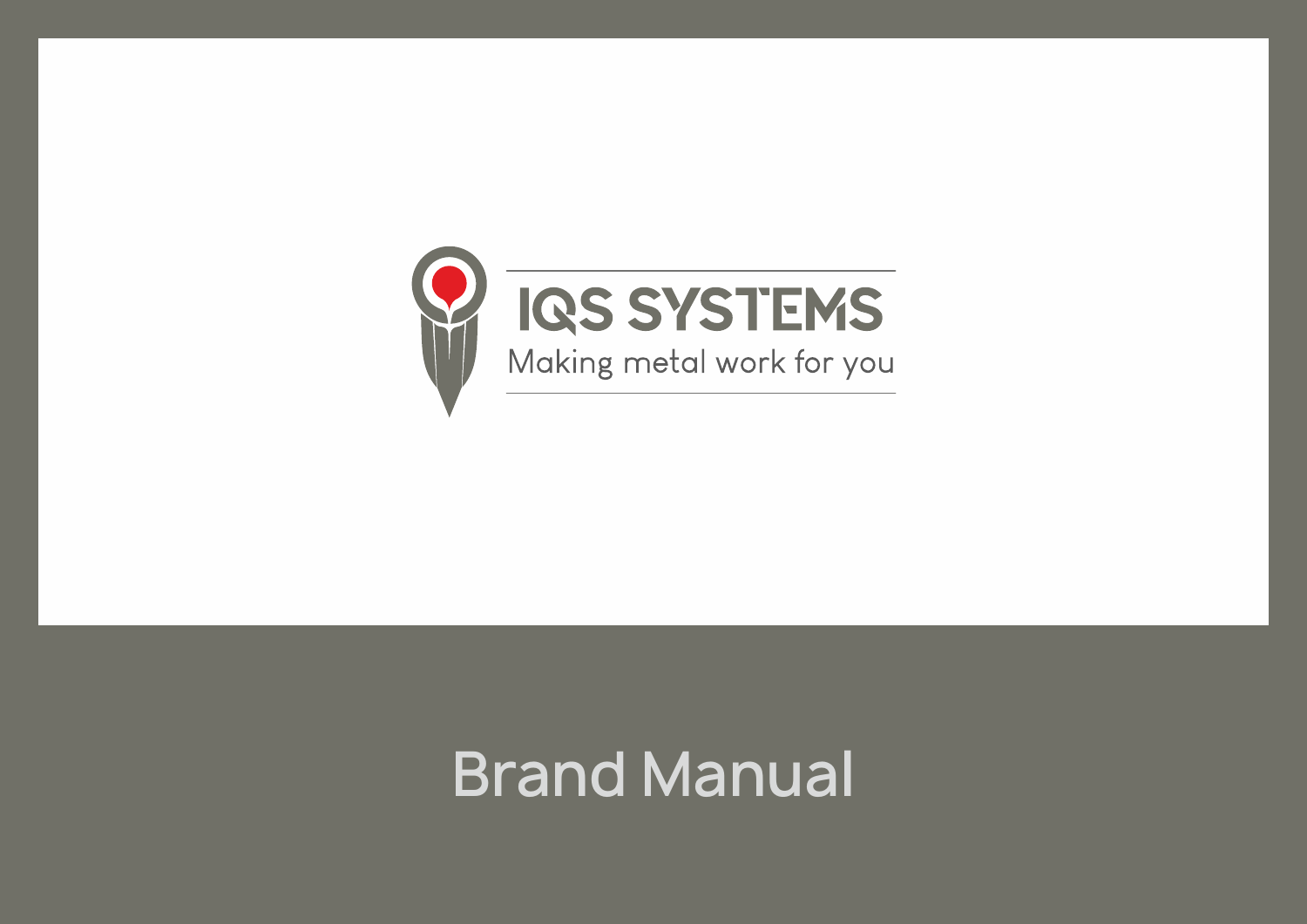#### **Main logo mark colours**



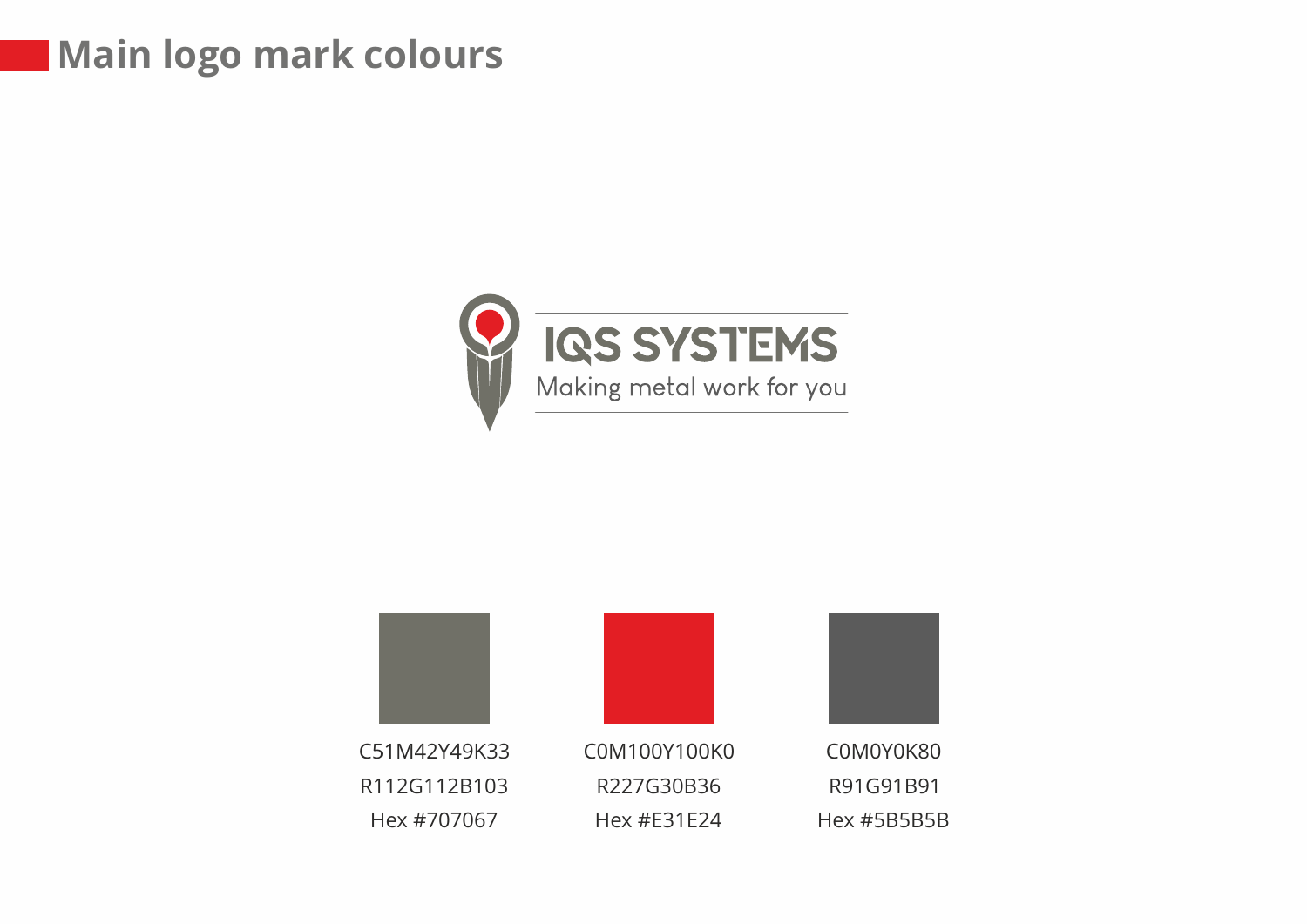#### **Logo mark design**



#### **IQS Symbol description**

This logo is designed for an international company. The logo mark is a representation of company's vision, its approach and manufacturing capacity. As the company is continuously working with the premium quality and precision this logo shows it all. The accuracy, perfection of products is packed in the structure. Also the 3 forms under the circular form stands for infinite possibilities of products which is the USP of the company. The whole mark/symbol is made out of letter 'I'. As it is the initial letter of IQS systems. Letter 'I' means - International and Infinite.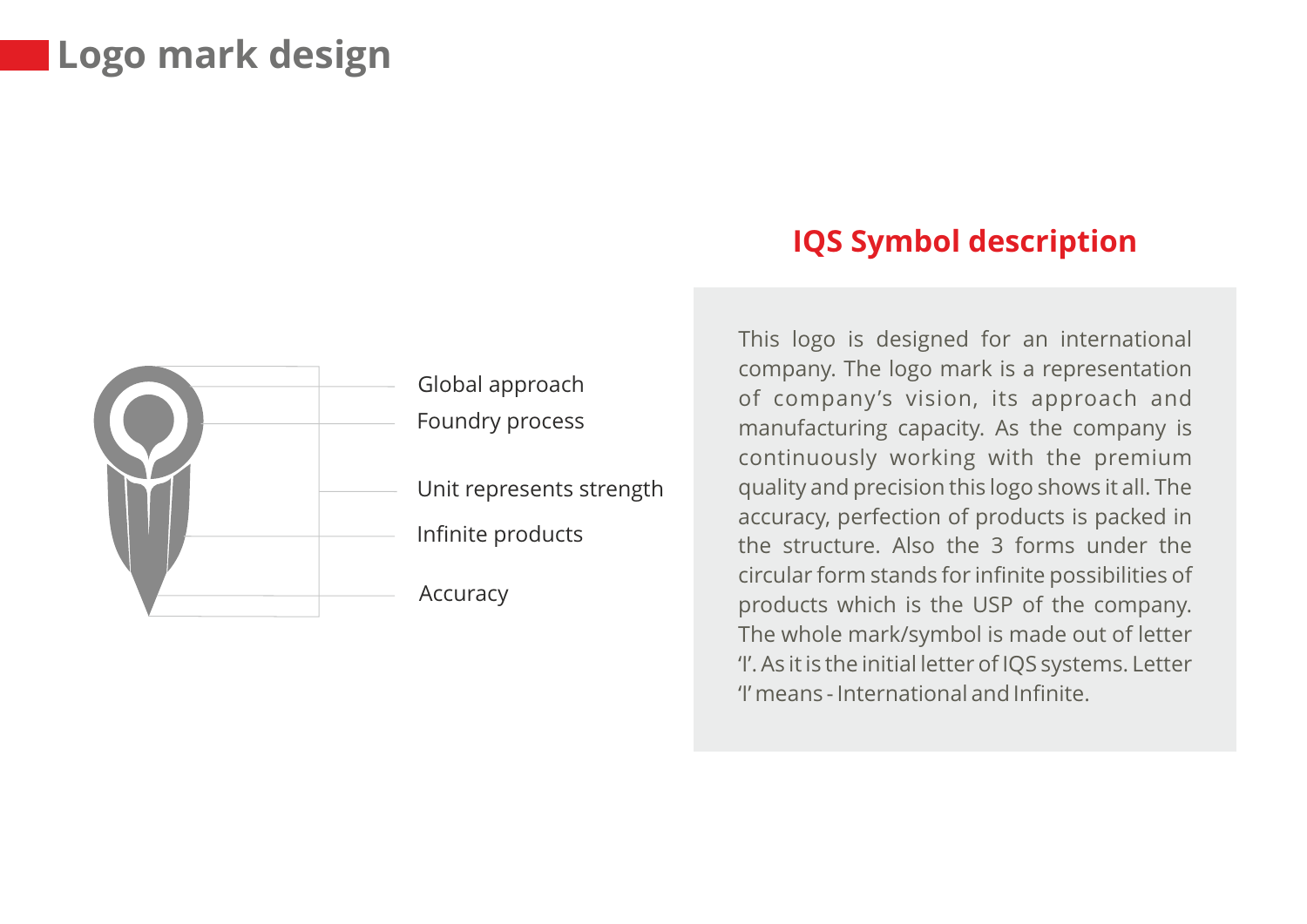#### **Brand mark clear space**



While using the brand mark the clear space should be the width / 7



While using the brand mark the clear space should be the height / 7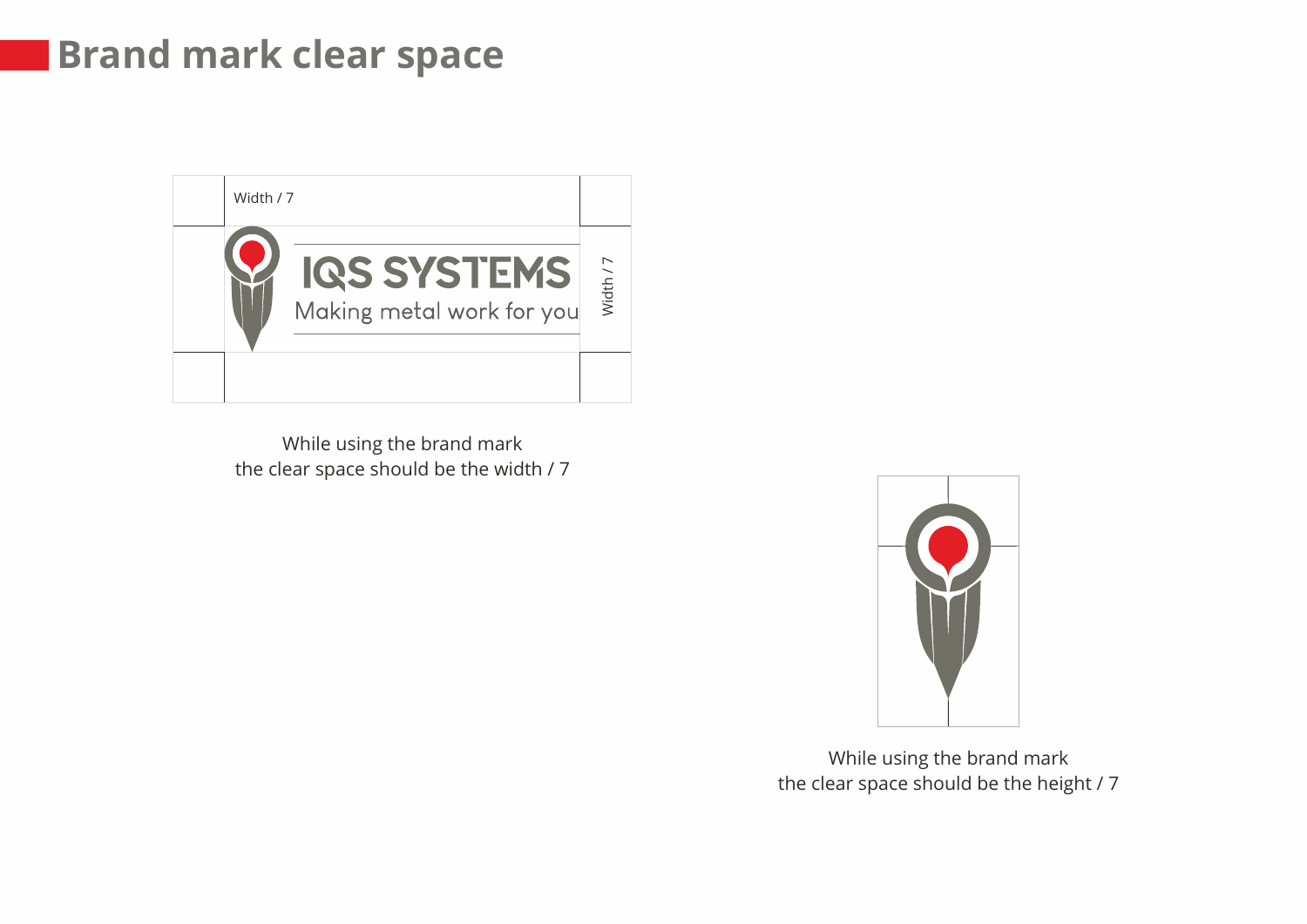#### **Brand mark size**





Logo should not be smaller than this | 1.5 inch(width)









Logo should not be smaller than this | 0.5 inch(height)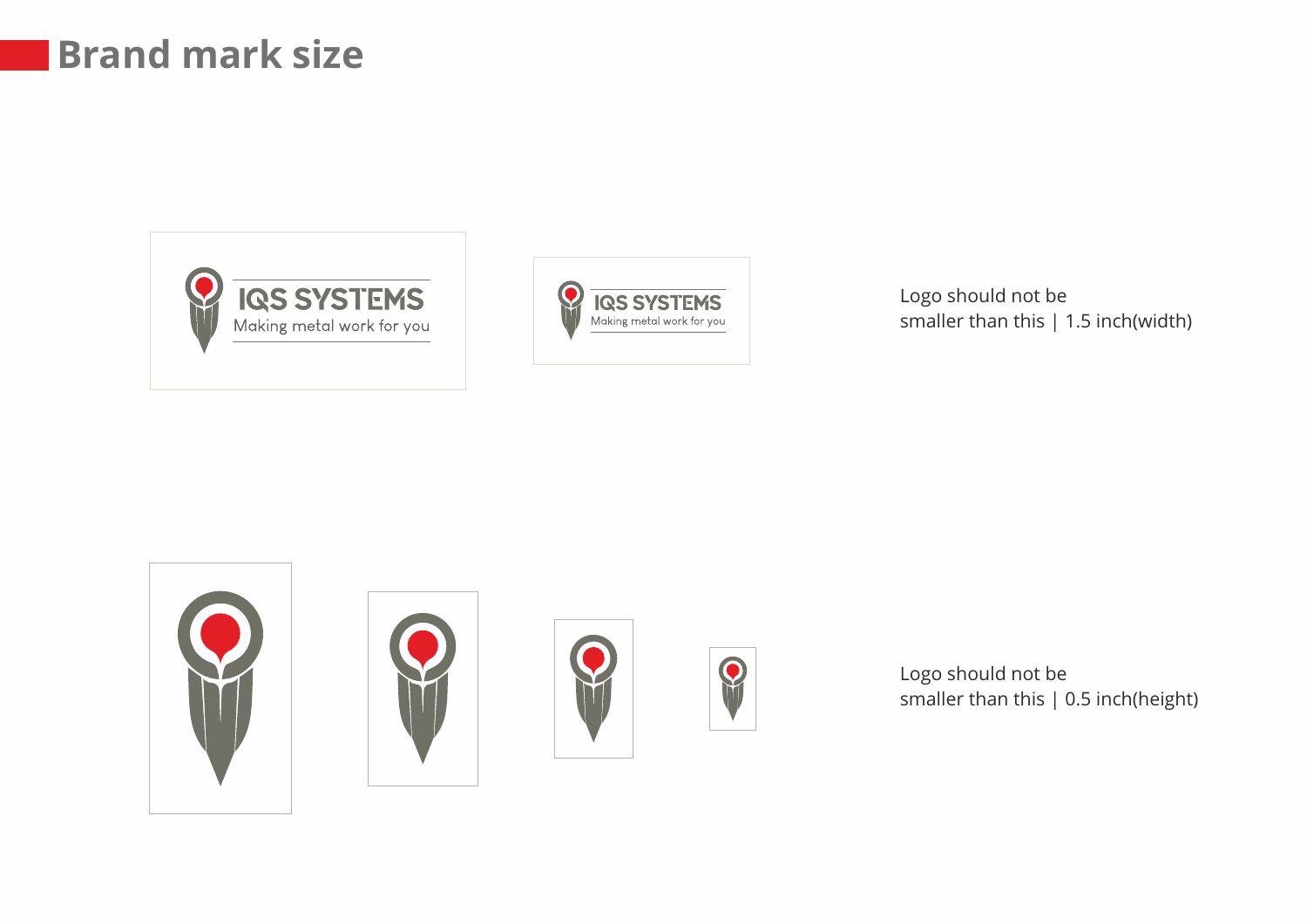# **Co-branding (horizontal/vertical)**



While doing co-branding, another logo should be less than the height of IQS logo mark



If there is any official partner of the brand then the other logo should be of the same height of IQS logo mark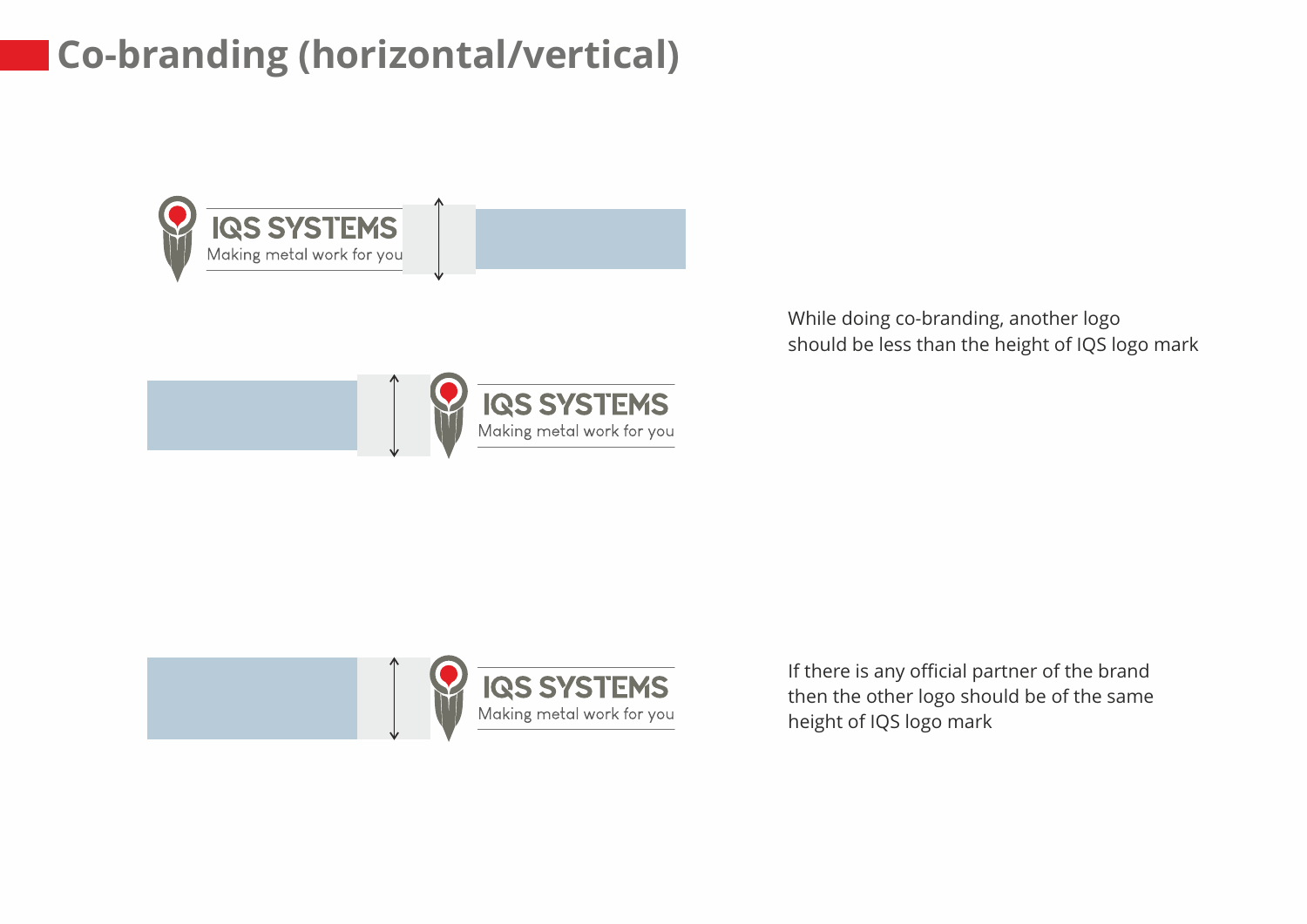## **Fonts to be used with the logo**

| <b>Regular</b><br>Open Sans | ABCDEFGHIJKLMNOPabcdefghijklmnop 0123456789 |
|-----------------------------|---------------------------------------------|
| <b>Other</b><br><b>Hero</b> | ABCDEFGHIJKLMNOPabcdefghijkImnop 0123456789 |
| <b>Manrope</b>              | ABCDEFGHIJKLMNOPabcdefghijklmnop 0123456789 |
| <b>Decker</b>               | ABCDEFGHIJKLMNOPabcdefghijkImnop 0123456789 |
| <b>Calibri</b>              | ABCDEFGHIJKLMNOPabcdefghijklmnop 0123456789 |
| <b>Caviar Dreams</b>        | ABCDEFGHIJKLMNOPabcdefghijklmnop 0123456789 |
| <b>Times New Roman</b>      | ABCDEFGHIJKLMNOPabcdefghijklmnop 0123456789 |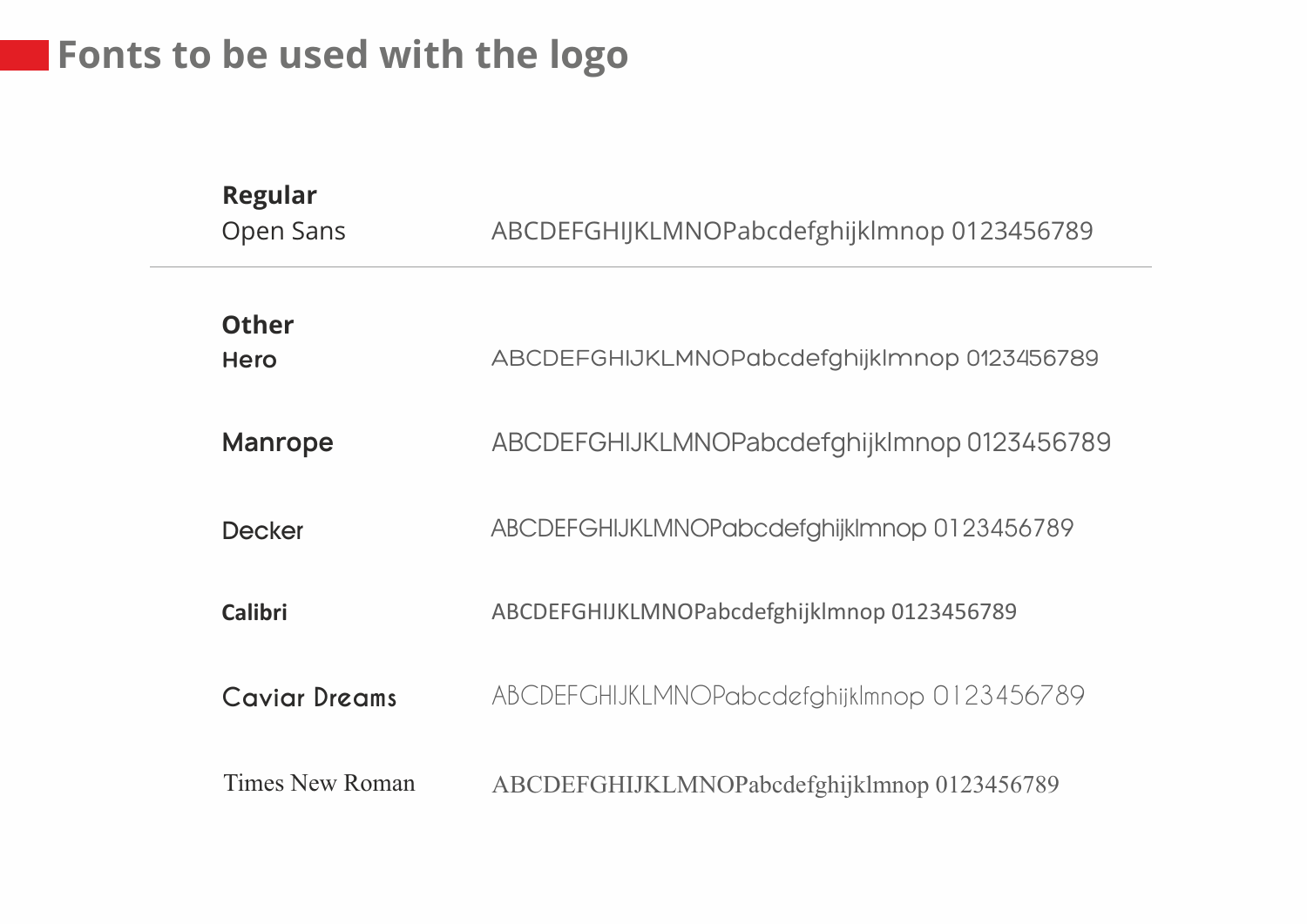### **Logo colours for web (flat colour)**





C51M42Y49K33 Hex #707067

C0M0Y20K80 Hex #5B5A50



C100M100Y100K100



C0M0Y0K0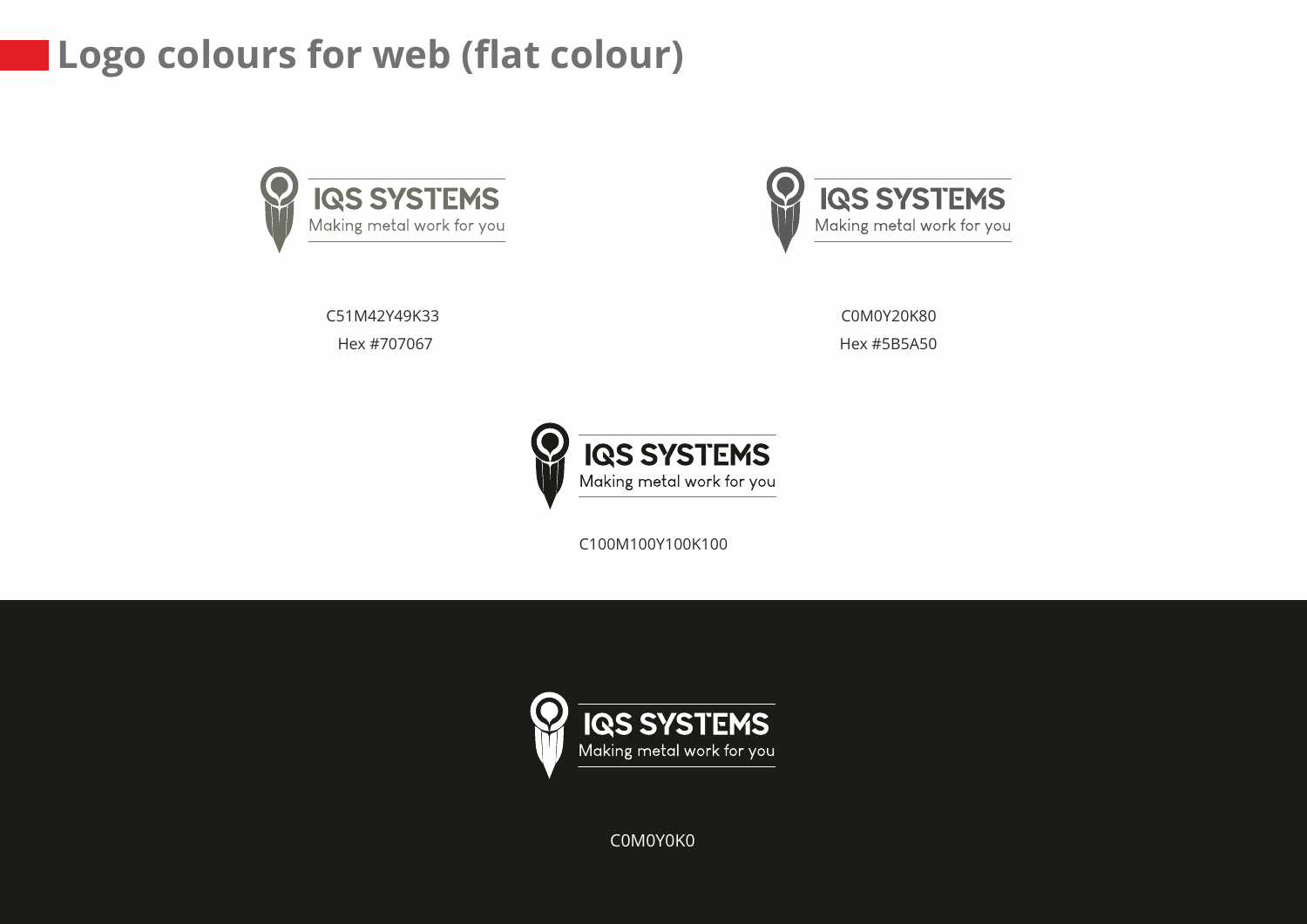



















Never use logo like this, always use it with it's proper proportion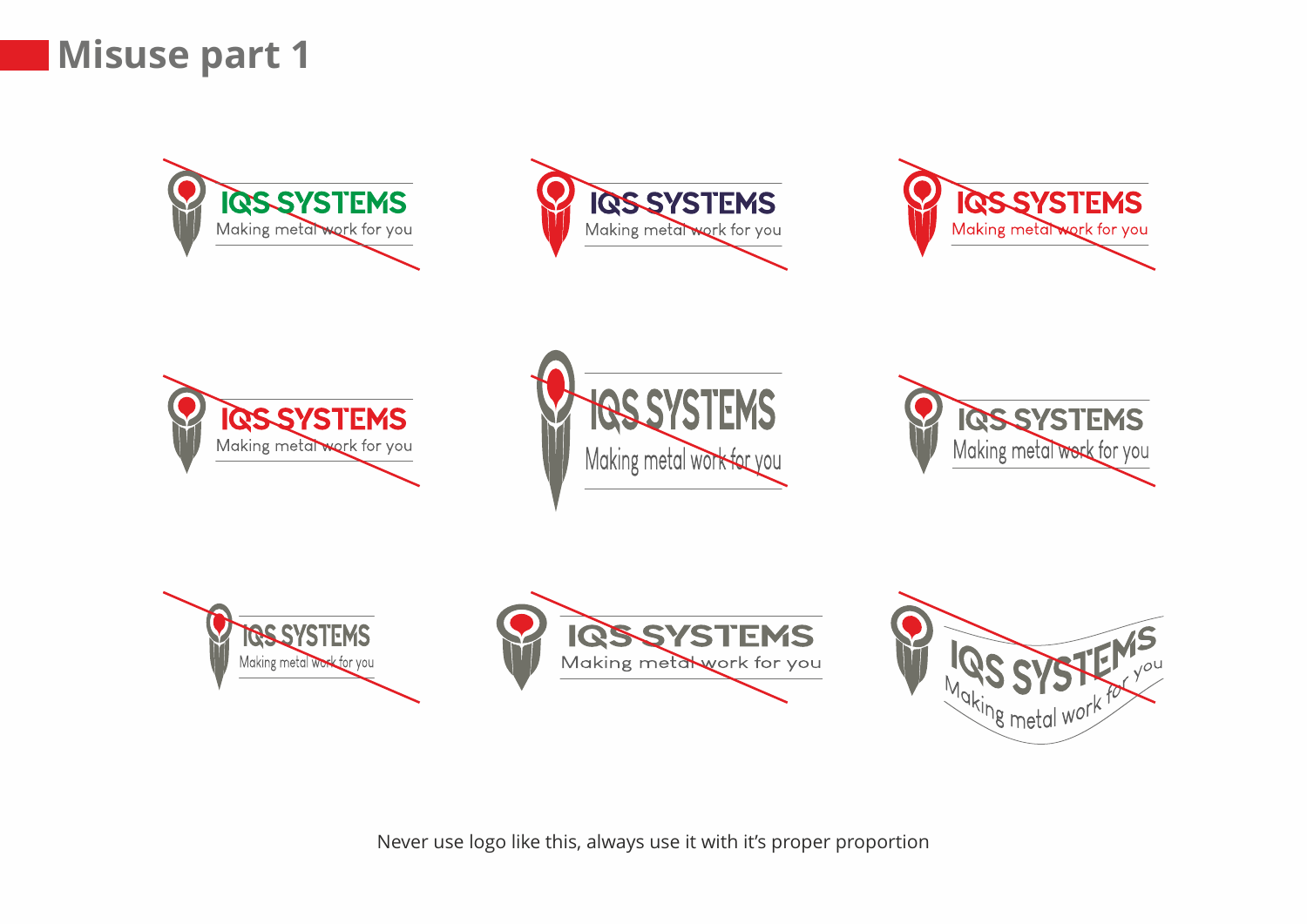



Never use logo mark like this, always use it with it's proper proportion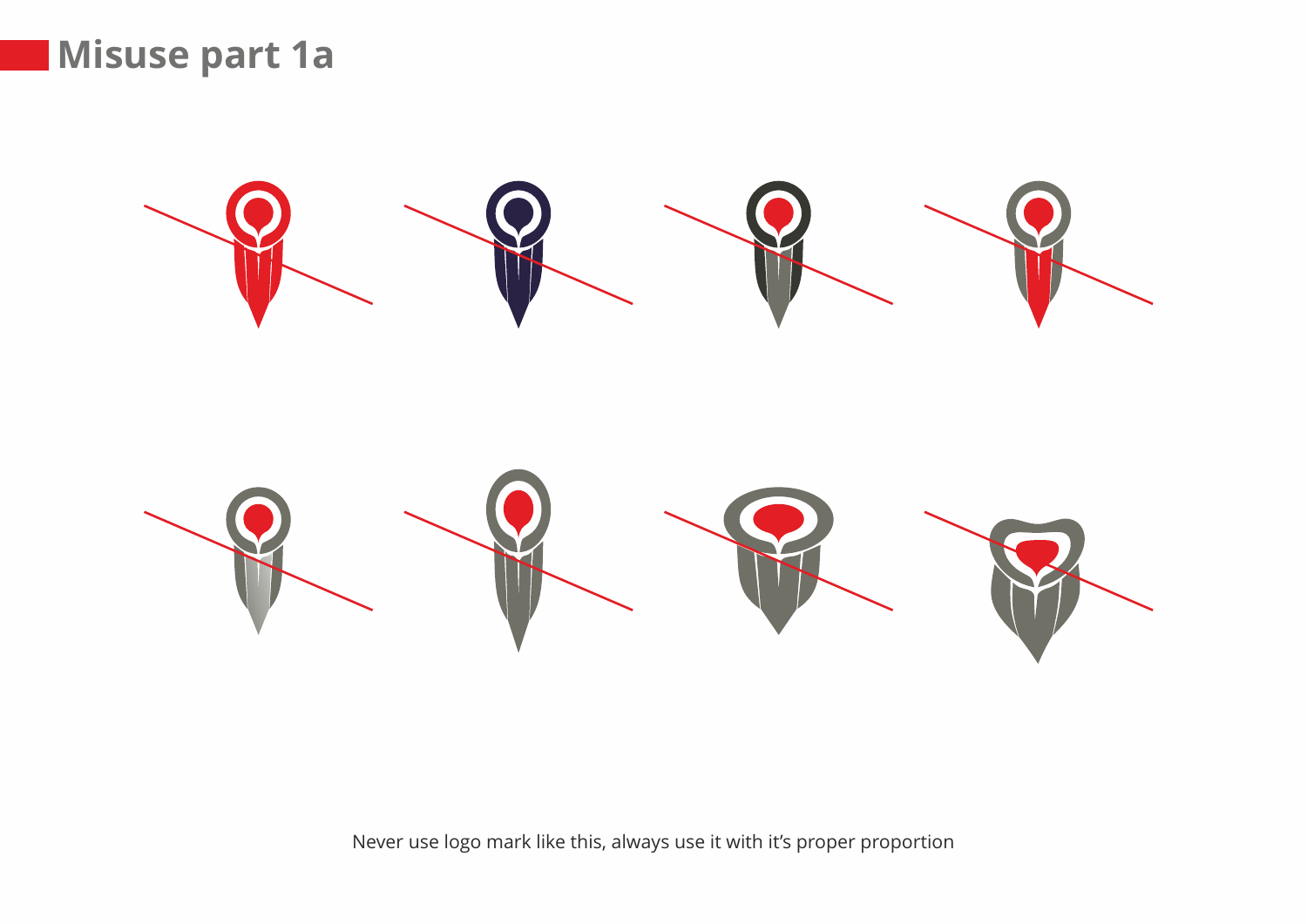#### **Misuse part 2**



These are the common mistakes. While using logo on different surfaces make sure that it does not loose it's identity.